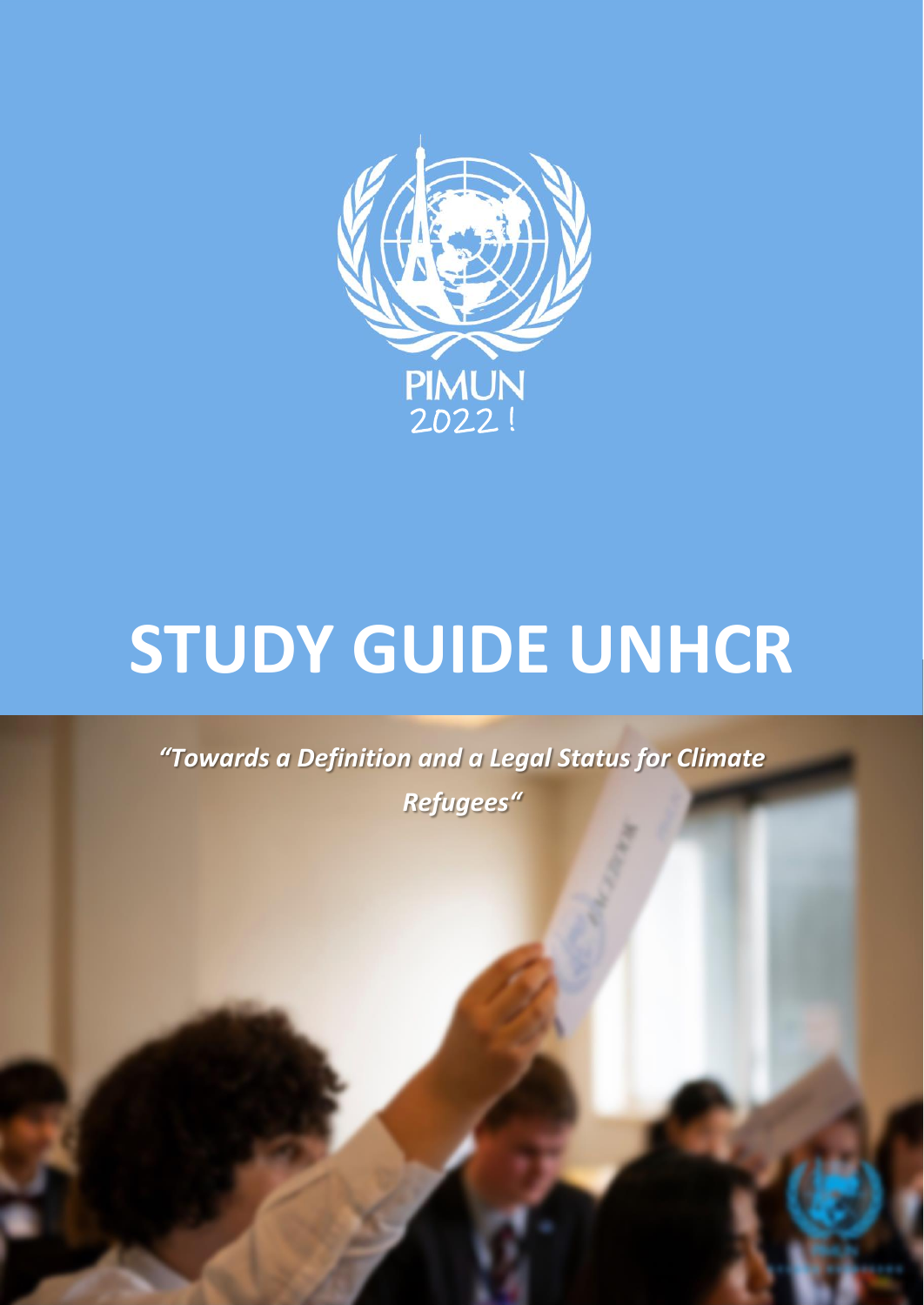| 1.        |                                                                 |  |
|-----------|-----------------------------------------------------------------|--|
| 2.        |                                                                 |  |
| <b>3.</b> |                                                                 |  |
|           |                                                                 |  |
|           |                                                                 |  |
|           |                                                                 |  |
|           |                                                                 |  |
|           |                                                                 |  |
|           |                                                                 |  |
|           |                                                                 |  |
|           |                                                                 |  |
|           |                                                                 |  |
|           |                                                                 |  |
|           |                                                                 |  |
|           |                                                                 |  |
|           | NEW YORK DECLARATION FOR REFUGEES AND MIGRANTS 14               |  |
|           | Global Compact for Safe, Orderly and Regular Migration (GCM) 14 |  |
|           |                                                                 |  |
|           |                                                                 |  |
|           |                                                                 |  |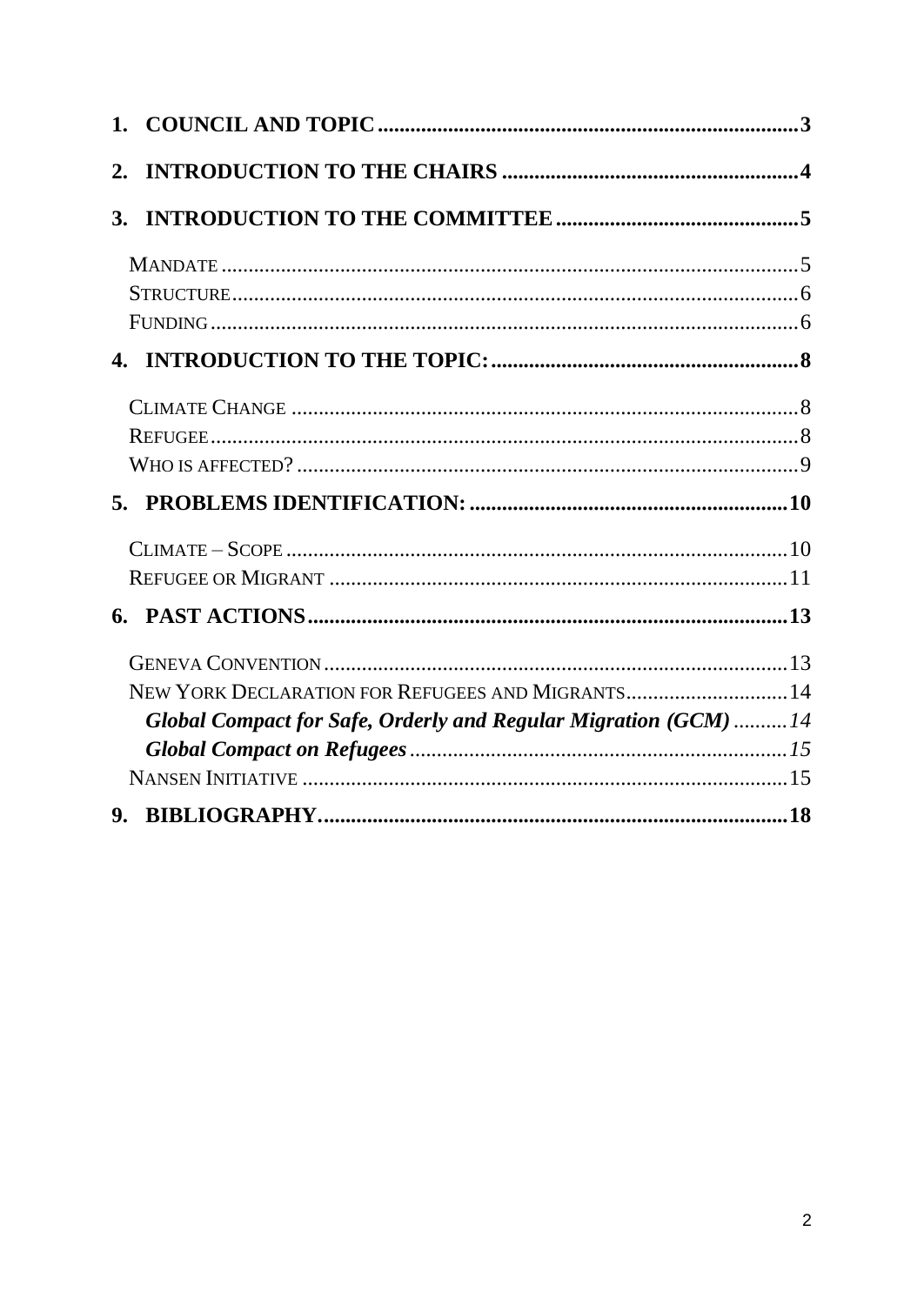## <span id="page-2-0"></span>**1. COUNCIL AND TOPIC**

The United Nations High Commissioner for Refugees was established by the United Nations General Assembly as a body to deal specifically with refugee issues throughout the world. ECOSOC Resolution 319 laid out the UNHCR as a subsidiary body of the General Assembly. UNHCR is headquartered in Geneva, Switzerland. Since the establishment of the body, UNHCR has assisted over 50 million people. UNHCR's mission is to provide humanitarian assistance such as food, emergency shelter, medical, financial, and legal support, as well as to assist in the reintegration of those who can return to their country of origin and resettle those who cannot. The need for international support for displaced persons will be more relevant than ever in the future. It is estimated that by 2050 between 200 million to 1.2 billion people will have to relocate internally or externally due to climate-related circumstances. However, the international community is still debating whether to refer to the people displaced due to environmental disasters and/or climate change as "refugees" or "migrants", two very differing categories that would also gravely affect the protection these people would receive if they had to leave their country of origin. The term "refugee" is defined in Article 1 A (2) of the 1951 Convention as a person who "owing to a well-founded fear of being persecuted for reasons of race, religion, nationality, membership of a particular social group or political opinion, is outside the country of his nationality and is unable or, owing to such fear, is unwilling to avail himself of the protection of that country," and is thus not directly applicable to people displaced by environmental or climate change-related disasters. To date, there is no single and distinctive definition for people forced to leave their homes for these reasons, and this issue has been hotly debated in the international community. For example, the IOM's 2008 World Migration Report refers to people displaced by climate change-related disasters as "environmental migrants." However, this raises the issue that migrants are considered under each state's national immigration laws, which may result in them having diminished protection and assistance and not being eligible for assistance refugees. Refugees, however, have legal protection under both national and international law, which obligates states to assist asylum seekers, while the UNHCR is responsible for assisting states.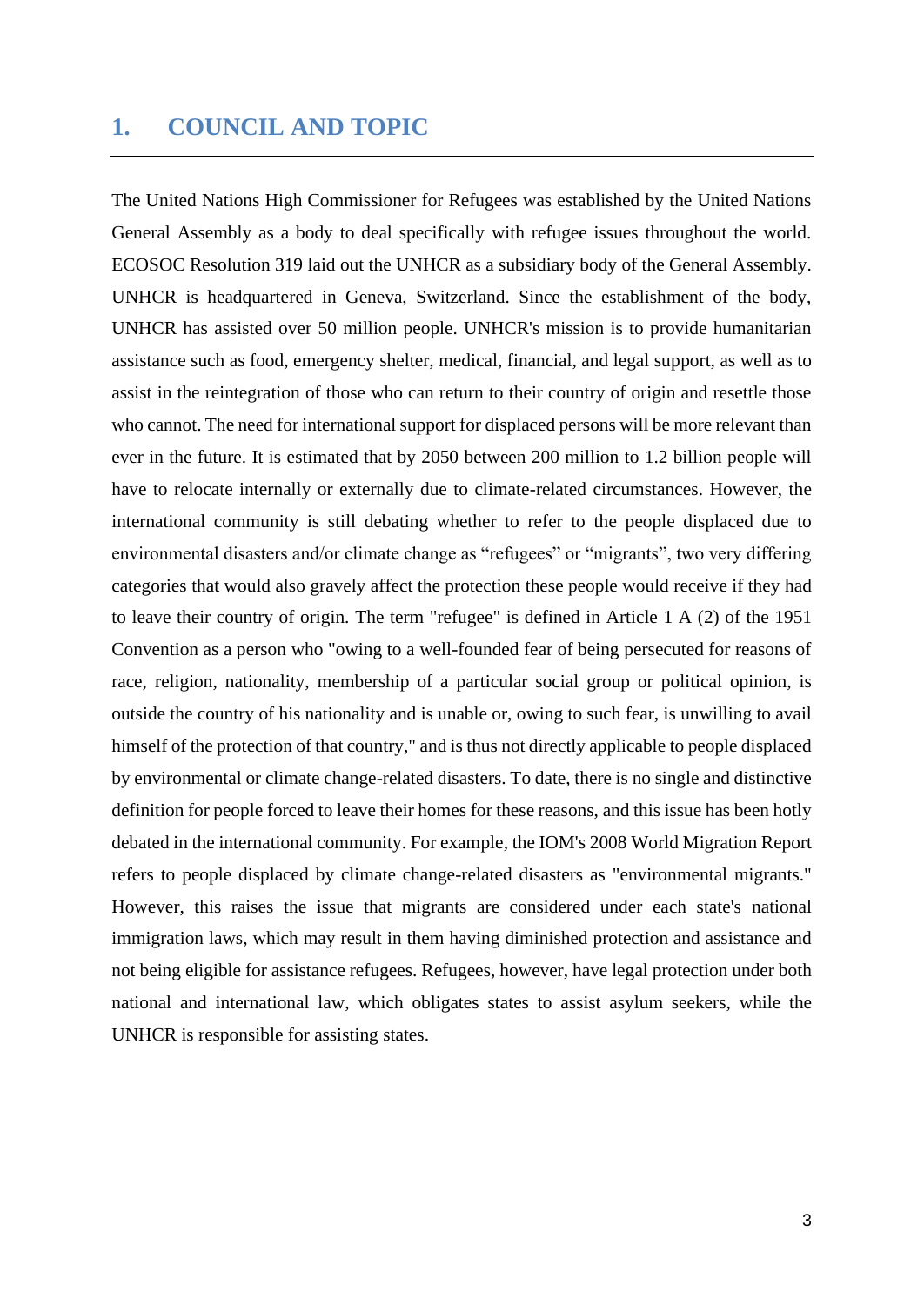## <span id="page-3-0"></span>**2. INTRODUCTION TO THE CHAIRS**

#### Honorable Delegates,

We are thrilled to welcome you to the United Nations High Commissioner for Refugees (UNHCR) of PIMUN 2022. This study guide will give you an introduction to the topic that will be discussed in our committee, so we recommend that you read it carefully. Good preparation is essential for active participation and will also affect the quality of the discussion. But before we start with the topic, we would like to introduce ourselves to you.

#### **Charlotte Stange:**

My interest for MUN was sparked in high school and has not died down since! Even though I am now a 22-year-old law student based in Hamburg, Germany, MUN still represents a significant aspect of my life. Beginning in 2019 I had the opportunity to aid in the organization of the HamMUN conference and take on the role of vice chairwoman for our local MUN society throughout 2020. While being online certainly made things…interesting, it also allowed for more international sessions, which was great to see!

Nonetheless I am very much looking forward to meeting all of you in person and counting the raised placards again!

#### **Leah Mathiesen:**

I'm Leah, a 25-year-old German-American currently studying law at the University of Hamburg, focusing on International and European law. My involvement with the MUN world started in my first semester at the HanseMUN society in 2017, and then continued with attending numerous conferences as a delegate, chair and secretariat member of TLVMUN 2020-2022, and Secretary General of HamMUN 2019. Besides working, studying and doing MUN, I like to spend my time with sports, eating good food and of course – typical for MUNers – traveling. I'm excited to meet you all soon in Paris!

If you have any questions or concerns about the topics, the rules of procedure, or the committee in general, please do not hesitate to contact us. We are looking forward to meeting you in June. Best wishes,

Charlotte and Leah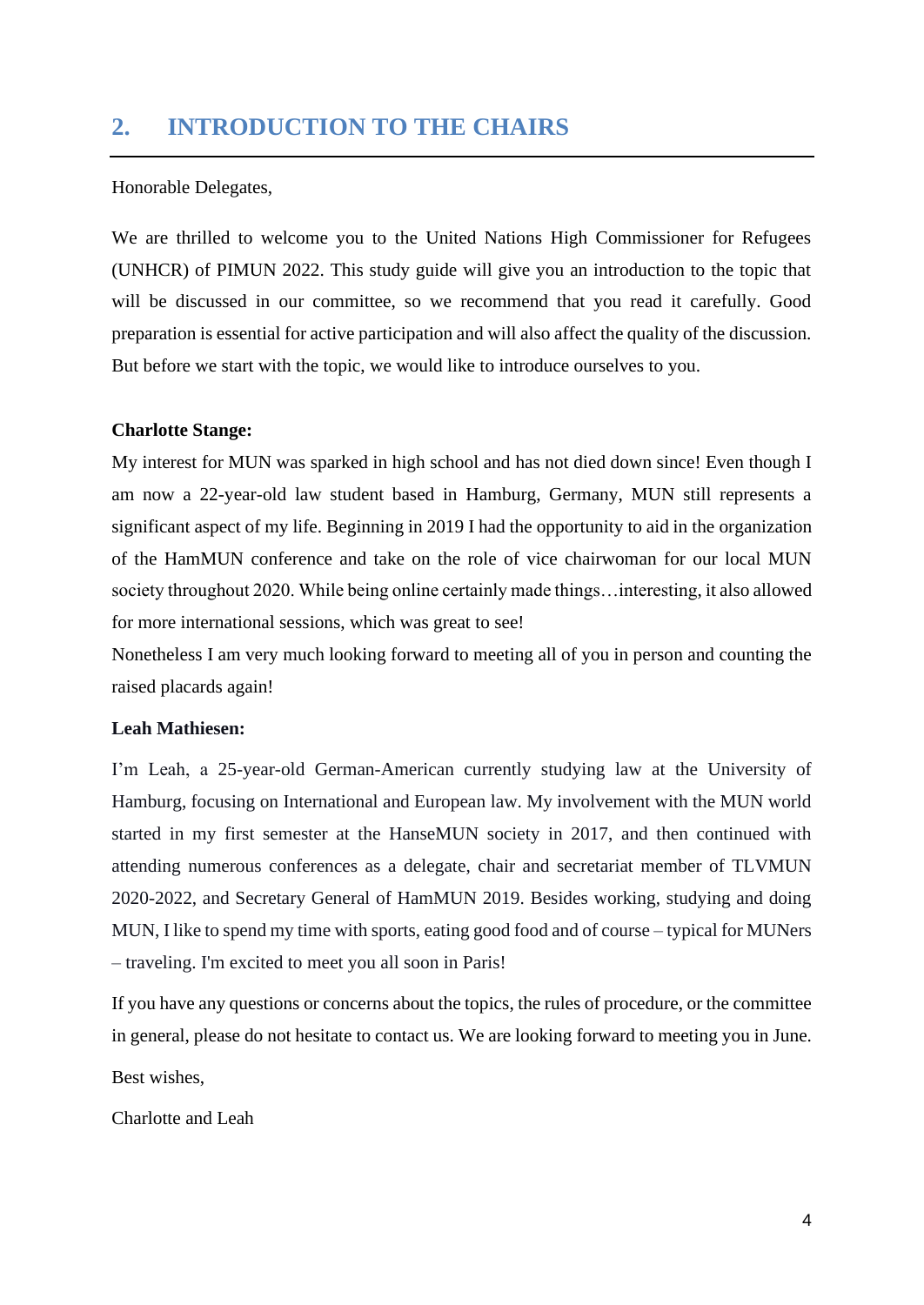<span id="page-4-0"></span>The Office of the High Commissioner for Refugees (UNHCR) was established on December 14, 1950 by the General Assembly through the UN General Assembly Resolution 319 (IV) and began its work on January 1, 1951. The agency is the successor organization to the Refugee Commission of the League of Nations. It was initially intended to assist people who were displaced as a result of World War II, and was set up for a period of only three years; however, in the following decades, the flow of refugees continued to increase and UNHCR became a permanent organization.<sup>1</sup> Since 2005, in addition to its work for refugees, the UNHCR has also been the leading organization for the protection of people who are fleeing conflict within their country of residence, the so-called internally displaced persons.

## <span id="page-4-1"></span>**Mandate**

The UNHCR's mandate, established by its statute in 1950, defines that the organization's core mission focuses on providing refugees with access to different durable solutions and working with states to ensure access to protection from persecution.<sup>2</sup> Durable solutions for refugees, according to the UNHCR, include voluntary return, integration in the host country, or resettlement in a third country. The UNHCR's work also includes managing shelters and refugee camps. To assist displaced people, the UNHCR provides emergency relief and essential services such as clean water, sanitation and medical care, as well as shelter, household goods and food.<sup>3</sup> Today, the UNHCR operates humanitarian assistance programs for refugees, internally displaced persons, and returnees in 132 countries and employs more than 17,878 personnel. <sup>4</sup> Since its founding, UNHCR has helped more than 50 million people and was twice awarded the Nobel Peace Prize for its efforts, in 1954 and 1981.<sup>5</sup>

Today, 82.4 million people are forcibly displaced worldwide, 48 million of whom are internally displaced. 68% come from only 5 countries, Syria (27%), Venezuela (16%), Afghanistan (11%), South Sudan (9%) and Myanmar (5%). The 5 countries that have received the most

<sup>1</sup> https://www.unhcr.org/history-of-unhcr.html

<sup>2</sup> https://www.unhcr.org/3b66c39e1.html

<sup>3</sup> https://www.unhcr.org/what-we-do.html

<sup>4</sup> https://www.unhcr.org/figures-at-a-glance.html

<sup>5</sup> https://www.nobelprize.org/prizes/peace/1954/refugees/facts/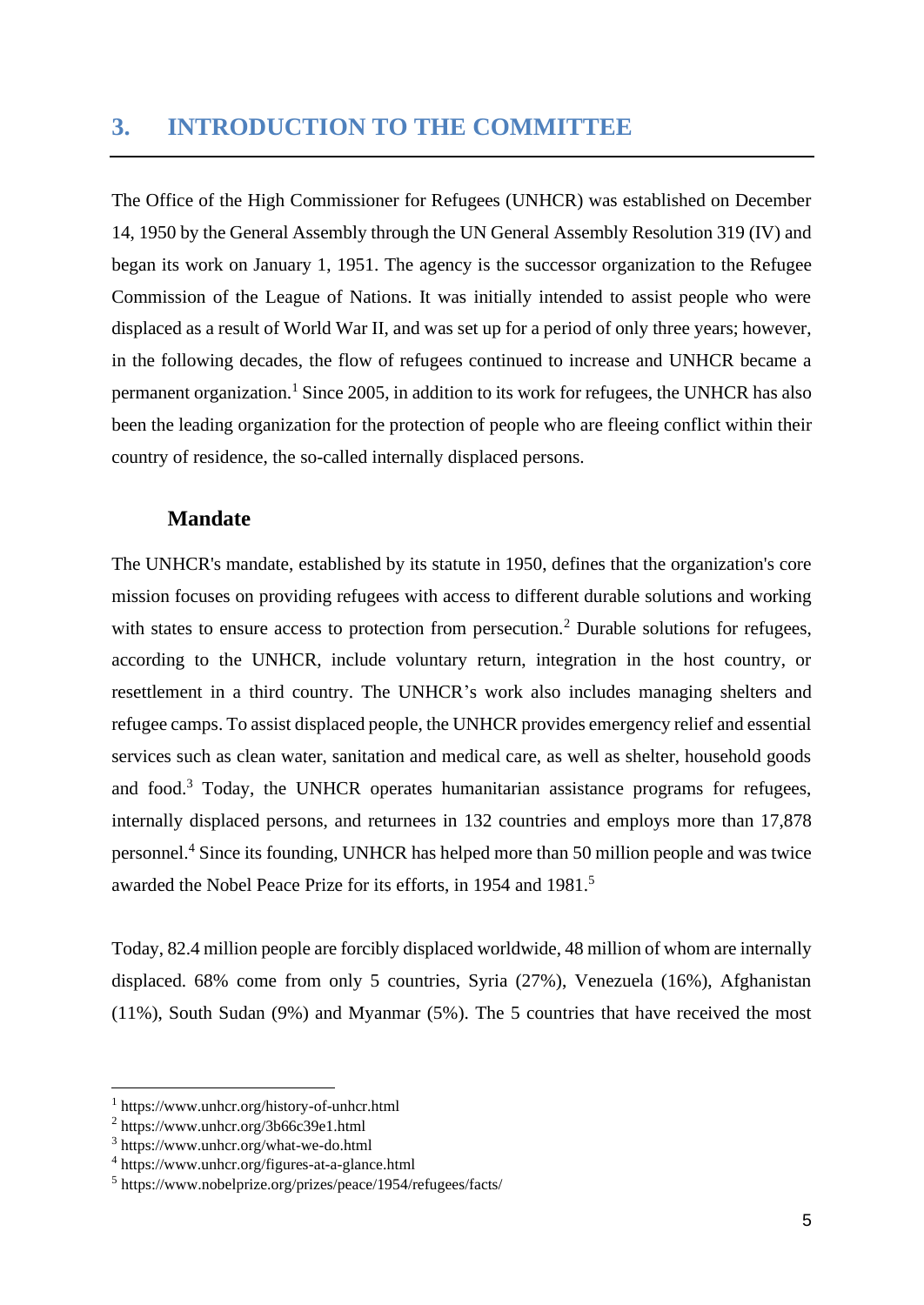<span id="page-5-0"></span>refugees are Turkey (3.7 million), Colombia (1.7 million), Pakistan (1.4 million), Uganda (1.4 million) and Germany (1.2 million).<sup>6</sup>

#### **Structure**

The UNHCR a part of the UN Programs and Funds, and reports annually to the General Assembly and the Economic and Social Council (ECOSOC). It is governed by its administrative body, the Executive Office, which is comprised of 85 members (2018) and meets annually. The executive office sets its strategy and oversees the UNHCRs activities worldwide and ensures accountability. It is also responsible for advising the High Commissioner in the exercise of their functions, authorize the High Commissioner to make appeals for funds, to approve the proposed budget and set the UNHCRs strategy.<sup>7</sup> The Executive Office includes the High Commissioner, Deputy High Commissioner, Deputy High Commissioner for Operations, Deputy High Commissioner for Protection, and the Head of Cabinet, as well as their staff. It liaises directly with high-level donors and States to ensure UNHCR's political and financial support. The UNHCR has its headquarters in Geneva, Switzerland, and is currently employing more than 17,324 staff members in 135 Countries. The office of the High Commissioner, elected by the General Assembly for a five-year term, is currently held by Filippo Grandi<sup>8</sup> and has previously been held by now secretary General of the UN, António Guterres.<sup>9</sup>

#### **Funding**

<span id="page-5-1"></span>The UNHCR's budget is based almost entirely on voluntary payments from states, organizations and private individuals. The agency receives only a small subsidy for administrative costs from the UN Budget. The UNHCR's annual budget in 2020 was \$9.13 billion. Of this, 86% comes from governments and the European Union and 10% from private donors. The largest contributor is the United States with 1.973 billion (42% of the total budget), followed by the European Union and its Member States with 1.613 billion (34% of the total budget).<sup>10</sup> However, underfunding remains a major problem for UNHCR, which received

<sup>6</sup> https://www.unhcr.org/flagship-reports/globalreport/#:~:text=©%20UNHCR-,funding%20,- Despite%20the%20global

<sup>7</sup> https://www.unhcr.org/executive-committee.html

<sup>8</sup> https://www.unhcr.org/the-high-commissioner.html

<sup>9</sup> https://www.unhcr.org/antonio-guterres-portugal-2005-2015.html

<sup>10</sup> https://www.unhcr.org/figures-at-a-glance.html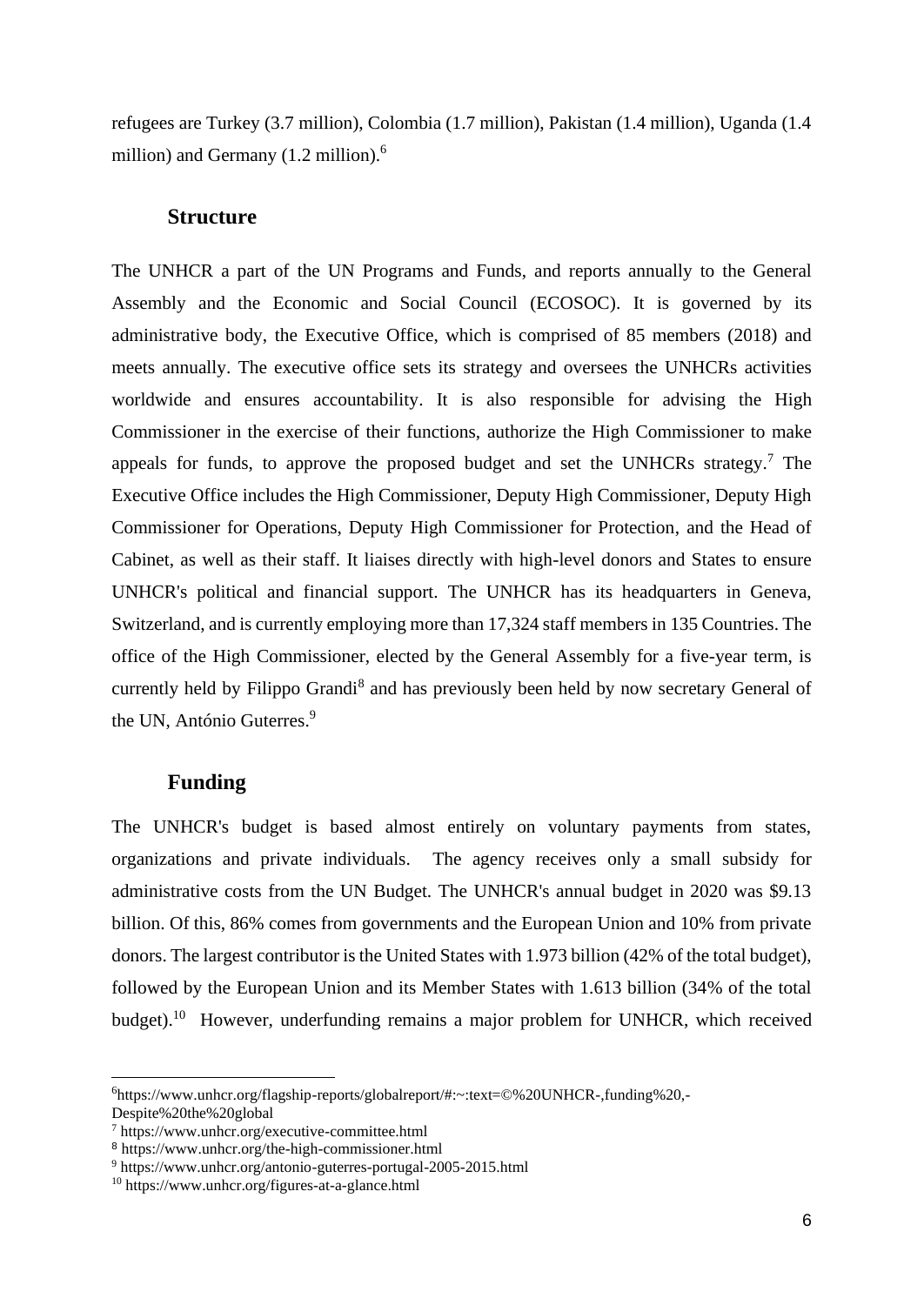funding of only \$4.458 billion in 2020, mostly in voluntary contributions. In total, there was a 51% funding gap in UNHCR's budget. This regularly forces UNHCR to suspend or scale back several of its activities. The funding gap is largest for UNHCR's work in Iraq and South Sudan, where only 33% of necessary programs are currently funded, a shortfall of approximately \$720.9 million. The underfunding affects several critical services such as protection monitoring, legal assistance, education support, health and nutrition, and many others.<sup>11</sup>

<sup>11</sup> https://www.unhcr.org/underfunding-2020/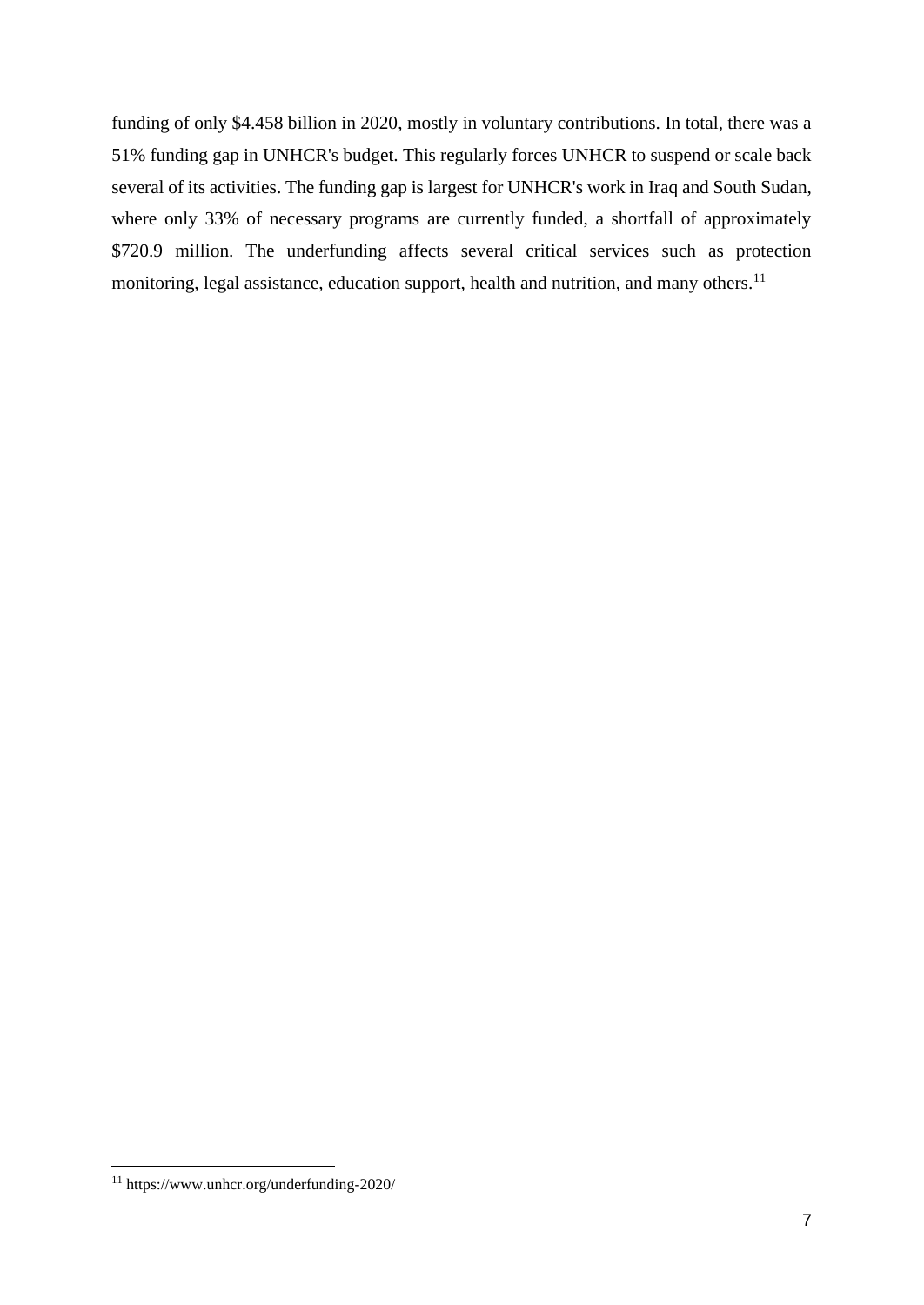## <span id="page-7-0"></span>**4. Introduction to the Topic:**

The issue of climate refugees has become increasingly relevant over the past years, even though media coverage and political discussions may not have been on full display for the everyday citizen. While the topic of refugees has always been on the agenda of the United Nations and a well-known component of global history, reasons for refuge have usually been rooted in religious or racial intolerance, armed conflict or political agendas.<sup>12</sup> In order to be able to evaluate whether movement due to the escalating consequences of climate change can be seen as climate refuge, one has to first gain an understanding of how climate change can lead to movement, which results in forced displacement and refugees.

#### <span id="page-7-1"></span>**Climate Change**

Climate change as defined by the United Nations is "a change of climate which is attributed directly or indirectly to human activity that alters the composition of the global atmosphere and which is, in addition to natural climate variability, observed over comparable time period".<sup>13</sup> Effects of climate change can be seen in rising sea levels, drought, coastal erosion as well as land and ecosystem degradation.<sup>14</sup> While these consequences are undeniably significant long term factors that might lead to climate based displacement, disasters such as hurricanes, floods and wildfires show just how quickly someone might end up a "climate refugee". Since 2010 weather emergencies have forced around 21.5 million people to move on from their residence every year, with roughly ninety percent of refugees stemming from the most vulnerable countries being least likely to be able to adapt to the impacts of climate change.<sup>15</sup>

## **Refugee**

<span id="page-7-2"></span>The term "refugee" is commonly understood as any person experiencing involuntary displacement from their homeland,<sup>16</sup> which differs significantly from the legal definitions developed over the years. The most significant and well known definition would be the one proposed by Article 1 paragraph 2 of the Geneva convention in 1951 and defines a refugee as any person who "owing to well- founded fear of being persecuted for reasons of race, religion,

<sup>12</sup> https://www.britannica.com/topic/refugee

<sup>&</sup>lt;sup>13</sup> Article 1 United Nations Framework Convention on Climate Change (UNFCCC)

<sup>&</sup>lt;sup>14</sup> 2019 International Migration and Displacement Trends and Policies Report to the G20, p. 12.

<sup>15</sup> https://news.un.org/en/story/2021/04/1090432

<sup>16</sup> https://www.britannica.com/summary/refugee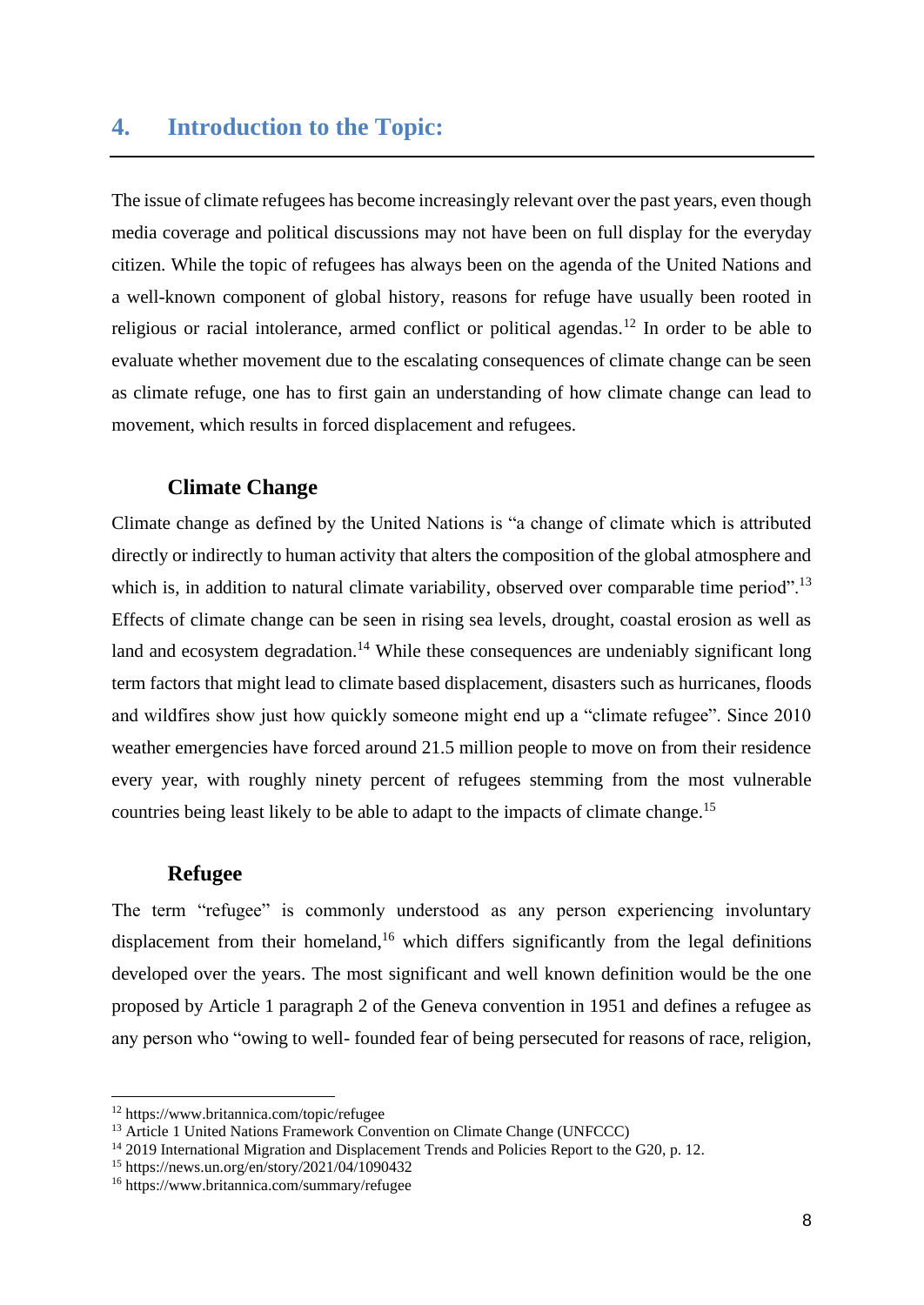nationality, membership of a particular social group or political opinion, is outside the country of his nationality and is unable or unwilling to avail himself of the protection of that country; or who, not having a nationality and being outside the country of his former habitual residence as a result of such events, is unable or unwilling to return to it".<sup>17</sup> In some cases this definition has been extended to include events seriously disturbing public order as well.<sup>18</sup>

Undeniably the consequences of climate change in combination with pre-existing conditions such as violence or conflict might allow for coverage under pre-existing conventions, refugee status solely based on climate change related events is not guaranteed. The term "climate refugee" is also not endorsed by the UNHCR, instead the concerned persons are referred to as "persons displaced in the context of disasters and climate change".<sup>19</sup> This term is not all that different to this 1997 definition of an environmental refugee as a "person displaced owing to environmental causes, notably land loss and degradation, and natural disaster".<sup>20</sup>

## <span id="page-8-0"></span>**Who is affected?**

Back in 2008 Myers already predicted there to be around 200 million climate refugees by the year 2050.<sup>21</sup> By 2018 the prediction for the number of climate refugees by the year 2050 had already increased to 216.1 million (85.7 million in sub-Saharan Africa, 48.4 million in East Asia and the Pacific, 40.5 million in South Asia, 19.3 million in North Africa, 17.1 in Latin America and 5.1 million in Eastern Europe and Central Asia).<sup>22</sup> Additionally, there are several island nations that are at risk to losing their entire territory due to rising sea waters, putting their entire population at risk.

Between 2008 and 2020, 318.7 million people have already experienced internal displacement due to disastrous weather events, while violence and conflict have only led to the displacement of 97 million people over that same period of time.<sup>23</sup>

<sup>17</sup> The UNHCR addressed the issue of claiming refugee status under the Geneva convention in; *Legal considerations regarding claims for international protection made in the context of the adverse effects of climate change and disasters*, October 2020.

<sup>18</sup> 1969 OAU Convention 1984 Cartagena Declaration

<sup>19</sup> <https://www.unhcr.org/climate-change-and-disasters.html>

<sup>&</sup>lt;sup>20</sup> Glossary of Environment Statistics, Studies in Methods, Series F, No. 67, United Nations, New York,1997; https://stats.oecd.org/glossary/detail.asp?ID=839

<sup>21</sup> International Organization for Migration: Migration and Climate Change, No. 31, 2008, p. 11.

<sup>22</sup> Clement, Viviane, Kanta Kumari Rigaud, Alex de Sherbinin, Bryan Jones, Susana Adamo, Jacob Schewe,

Nian Sadiq, and Elham Shabahat. 2021. Groundswell Part 2: Acting on Internal Climate Migration. Washington, DC: The World Bank, p.80.

<sup>23</sup> https://www.internal-displacement.org/database/displacement-data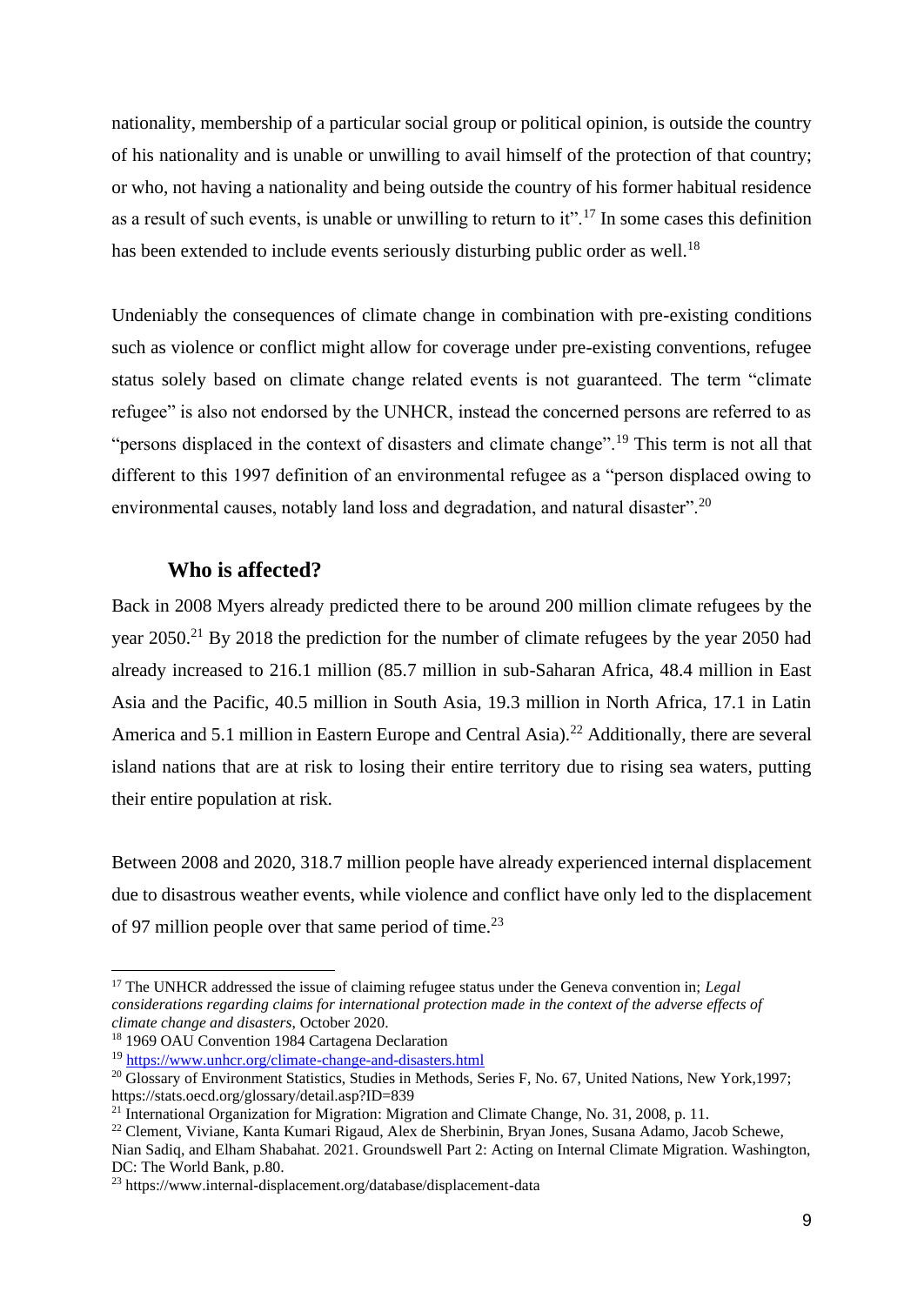## <span id="page-9-0"></span>**5. Problems Identification:**

The process of developing a definition for people forcibly displaced due to the consequences and impacts of climate change must necessarily acknowledge significant issues to the topic. When drafting a new definition, the impact of the chosen terminology can often times be more significant than initially expected. When defining the term delegates might want to consider not only the current circumstances of spring 2022 but consider projections regarding the development of climate change and which consequences might warrant for someone to be considered a climate refugee. Another issue to consider would be the chosen terminology, as the UNHCR has actively distanced itself from the term "climate refugee" in the past. Most importantly though, the kind of legal status and privileges associated should be evaluated, especially with regard to the duration of asylum.

Back in 2009 Docherty and Gianni proposed that a definition for a person displaced due to climate change must include forced migration, temporary or permanent relocation, movement across national borders, disruption consistent with climate change, sudden or gradual environmental disruption, and a 'more likely than not' standard for human contribution to the disruption.

## <span id="page-9-1"></span>**Climate – Scope**

Displacement due to climate change can be caused both directly and indirectly. While natural disasters such as hurricanes, floods, earthquakes, or wildfires create immediate displacement, adverse impacts such as rising temperatures, droughts, heat waves and melting glaciers can indirectly encourage economic migration.<sup>24</sup> Indirect factors hold a significant relevance for densely populated, agriculture dependent nations such as India, Nigeria, Pakistan or the Philippines as they are likely to become subjects of mass displacement due to extreme weather developments.<sup>25</sup>

Limiting the scope of the definition to long term effects of clime change could prove problematic as current international frameworks fail to extend legal protection to "climate

<sup>&</sup>lt;sup>24</sup> World Economics Forum, The Global Risks Report 2022, p.61,

https://www3.weforum.org/docs/WEF\_The\_Global\_Risks\_Report\_2022.pdf

<sup>&</sup>lt;sup>25</sup> World Economics Forum, The Global Risks Report 2022, p.61,

https://www3.weforum.org/docs/WEF\_The\_Global\_Risks\_Report\_2022.pdf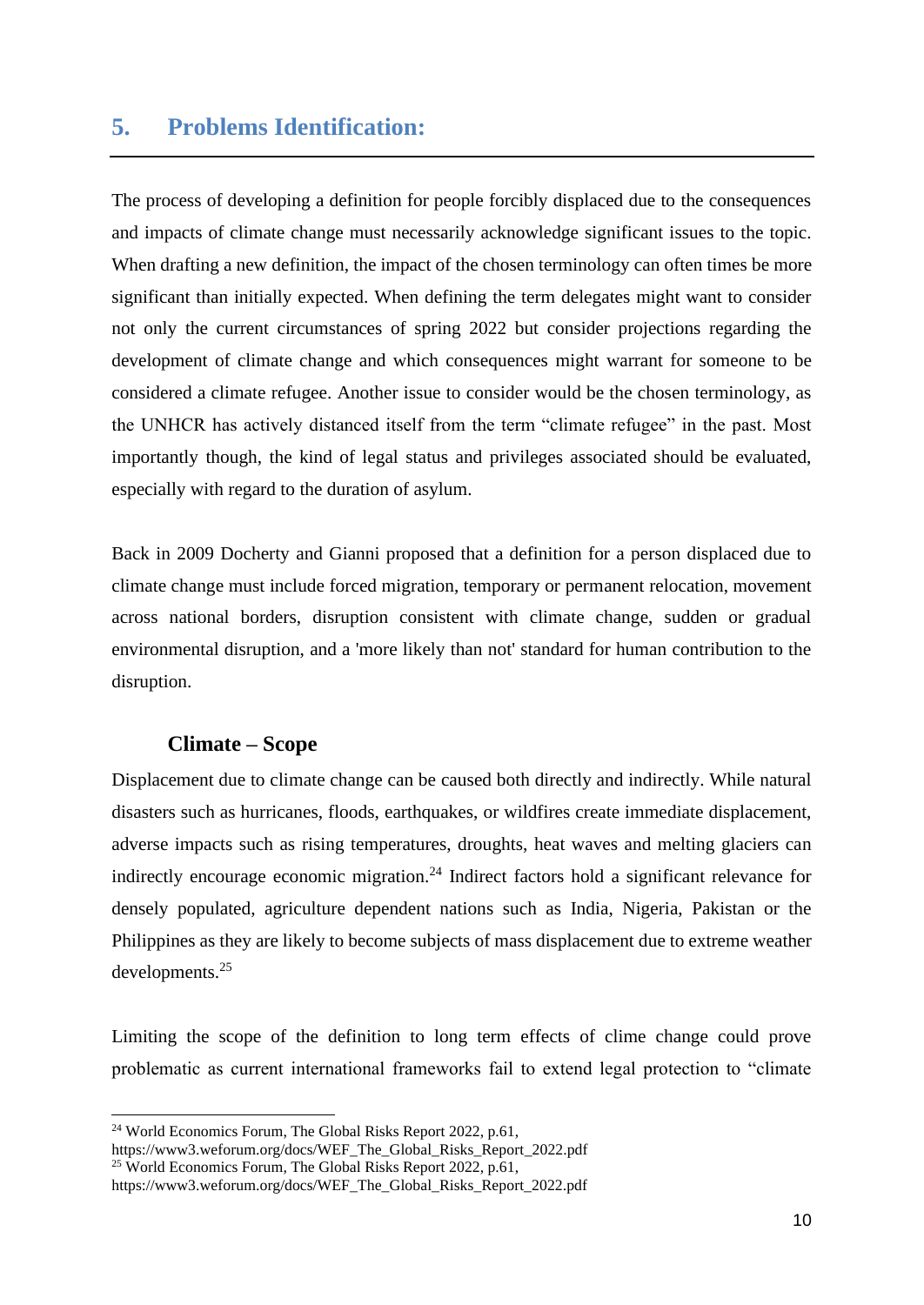refugees" or "environmental migrants" sudden disasters could likely result in the international framework being overwhelmed by a sudden spike of migration. For example, the Haitian earthquake on the 12th of January 2010 caused approximately 600,000 Haitians to relocate in the aftermath.

While all consequences of climate change can cause displacement within the population, evaluating when a displacement was caused by them might prove difficult. While sudden natural disasters are relatively straightforward to register, displacement caused by long term effects of climate change might be more difficult to prove, requiring long term data collection in most cases.

<span id="page-10-0"></span>This also raises the question whether the scope should be extended from climate change related events to other natural catastrophes that might make the concerned area uninhabitable.

## **Refugee or Migrant**

While acknowledging those who fled their home due to the consequences of climate change as refugees rather than migrants may lend some urgency to the situation, there is a distinct difference between the terms which should be considered when forging a definition.

The term "refugee" as coined by the Geneva Convention on the Status of Refugees in 1951 and the 1967 New York Protocol grants right to asylum only to the qualifying individuals. Defining the ones displaced due to consequences of climate change as refugees despite not meeting the criteria of the Geneva Convention or New York Protocol might lead to confusion, as they would not be eligible to claim international protection. Widening the scope of the refugee term without the accompanying legal privileges could also be seen as weakening its overall meaning. Individuals attempting to claim their status as climate refugees might run into issues when required to prove that their displacement is caused by climate change.<sup>26</sup>

<sup>&</sup>lt;sup>26</sup> European Parliament Research Service Briefing: The concept of climate Refugee, towards a possible definition, October 2021, p. 2, https://www.europarl.europa.eu/RegData/etudes/BRIE/2021/698753/EPRS\_BRI(2021)698753\_EN.pdf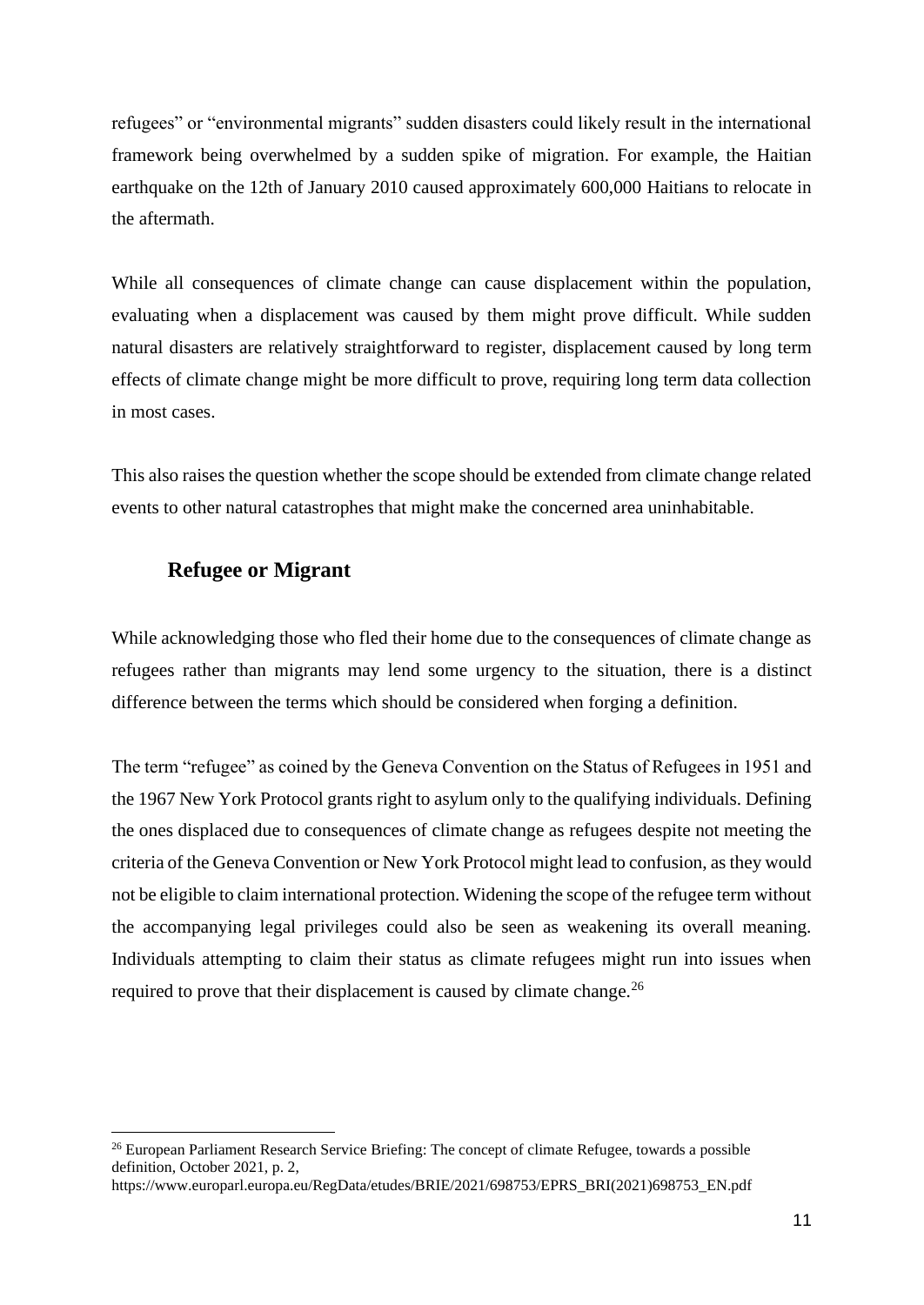On the other hand, employing the term "refugee" rather than migrant highlights the urgency of the situation while also lending credibility to the issue itself.<sup>27</sup> When speaking of migrants and migration instead of refugees it creates the impression that the individuals have relocated of their own volition, rather than due to their home becoming endangered by the consequences of climate change.<sup>28</sup> Additionally, forced displacement due to consequences of climate change primarily leads to internal rather than external displacement.<sup>29</sup>

<sup>27</sup> https://www.climate-refugees.org/why

<sup>&</sup>lt;sup>28</sup> European Parliament Research Service Briefing: The concept of climate Refugee, towards a possible definition, October 2021, p. 4,

https://www.europarl.europa.eu/RegData/etudes/BRIE/2021/698753/EPRS\_BRI(2021)698753\_EN.pdf <sup>29</sup> European Parliament Research Service Briefing: The concept of climate Refugee, towards a possible definition, October 2021, p. 2,

https://www.europarl.europa.eu/RegData/etudes/BRIE/2021/698753/EPRS\_BRI(2021)698753\_EN.pdf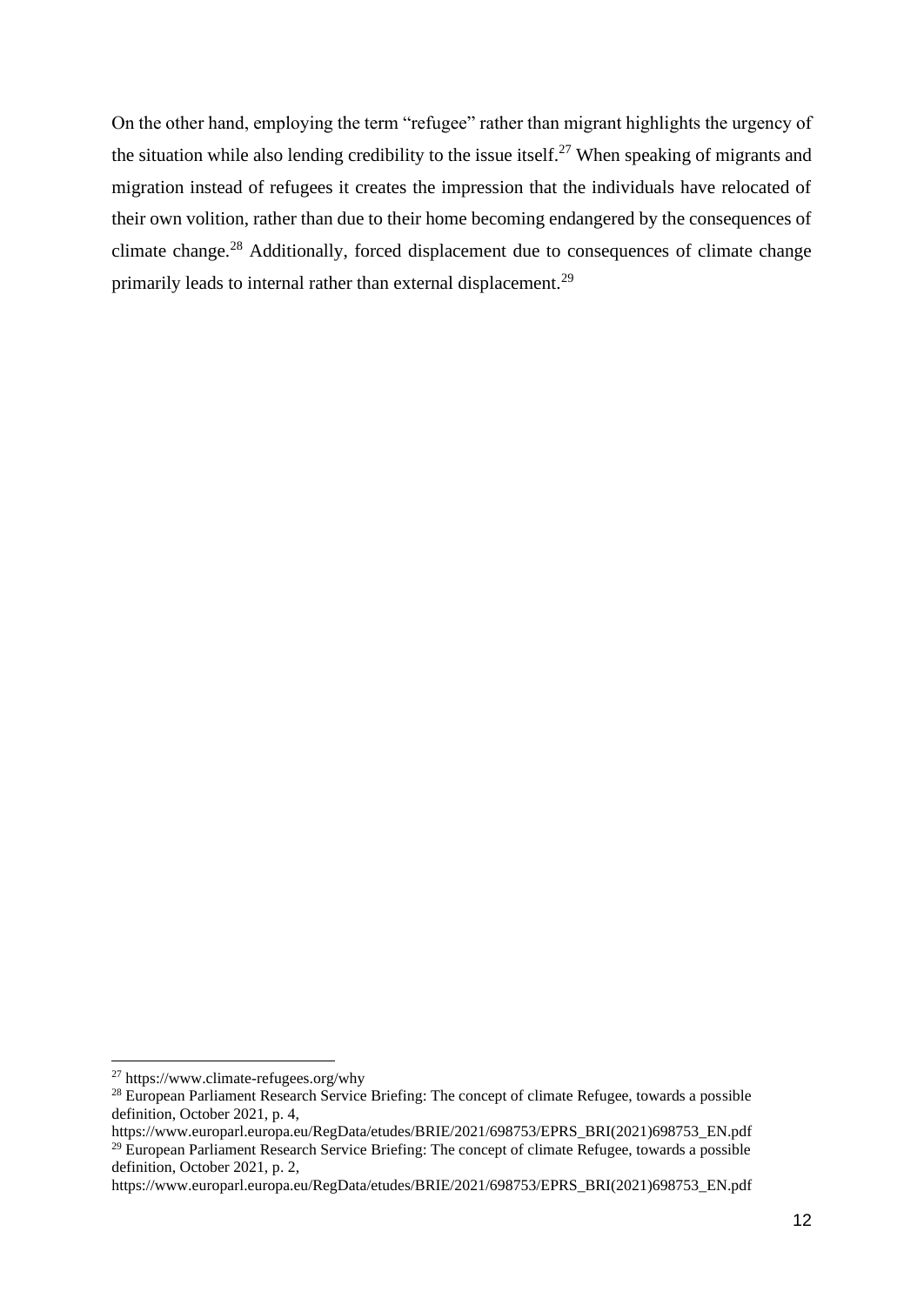## <span id="page-12-0"></span>**6. PAST ACTIONS**

In the past, there have been a variety of agreements and pacts amongst the member states that concern refugees and migrants, which in themselves have addressed environmentally displaced people in different ways.

## **Geneva Convention**

<span id="page-12-1"></span>The Geneva Convention was adopted at a special UN conference in Geneva on July 28, 1951 and entered into force on April 22, 1954. It was originally limited to protecting European refugees immediately after World War II, but the Convention's scope was then expanded with the 1967 Protocol. It is the most important international document for refugee protection. It defines the rights and also obligations of refugees, which include amongst others the right to education and the right to work, as well as the prohibition against returning a refugee to a country where he or she fears persecution, known as non-refoulement. 146 states have acceded to the Refugee Convention, and 147 to the Protocol, most recently South Sudan on December 10, 2018.

Most people forced to leave their homes due to natural disasters and climate change are not refugees in the international legal sense of the Geneva Refugee Convention. However, it has been suggested that there may be situations in which the 1951 Convention's refugee criteria or the broader refugee criteria of regional refugee laws could apply, such as when climate change and related natural disasters result in armed conflict which then leads to displacement across borders or when certain groups in the countries are disproportionately affected by such disasters, for example, by being deprived of protection or relief measures. In the UNHCRs "Legal considerations regarding claims for international protection made in the context of the adverse effects of climate change and disasters", published in 2020, it is argued that:

"People seeking international protection in the context of the adverse effects of climate change or disasters may have valid claims for refugee status. They may have a well-founded fear of persecution under Article 1A(2) of the 1951 Convention. In addition, there may be grounds for international protection under general international human rights law, i.e. non-refoulement obligations, including the right to life. Whether such a claim for protection arises from sudden or slow-onset effects of climate change or disasters, States are bound to ensure access to fair and efficient RSD procedures under which the need for international protection is assessed."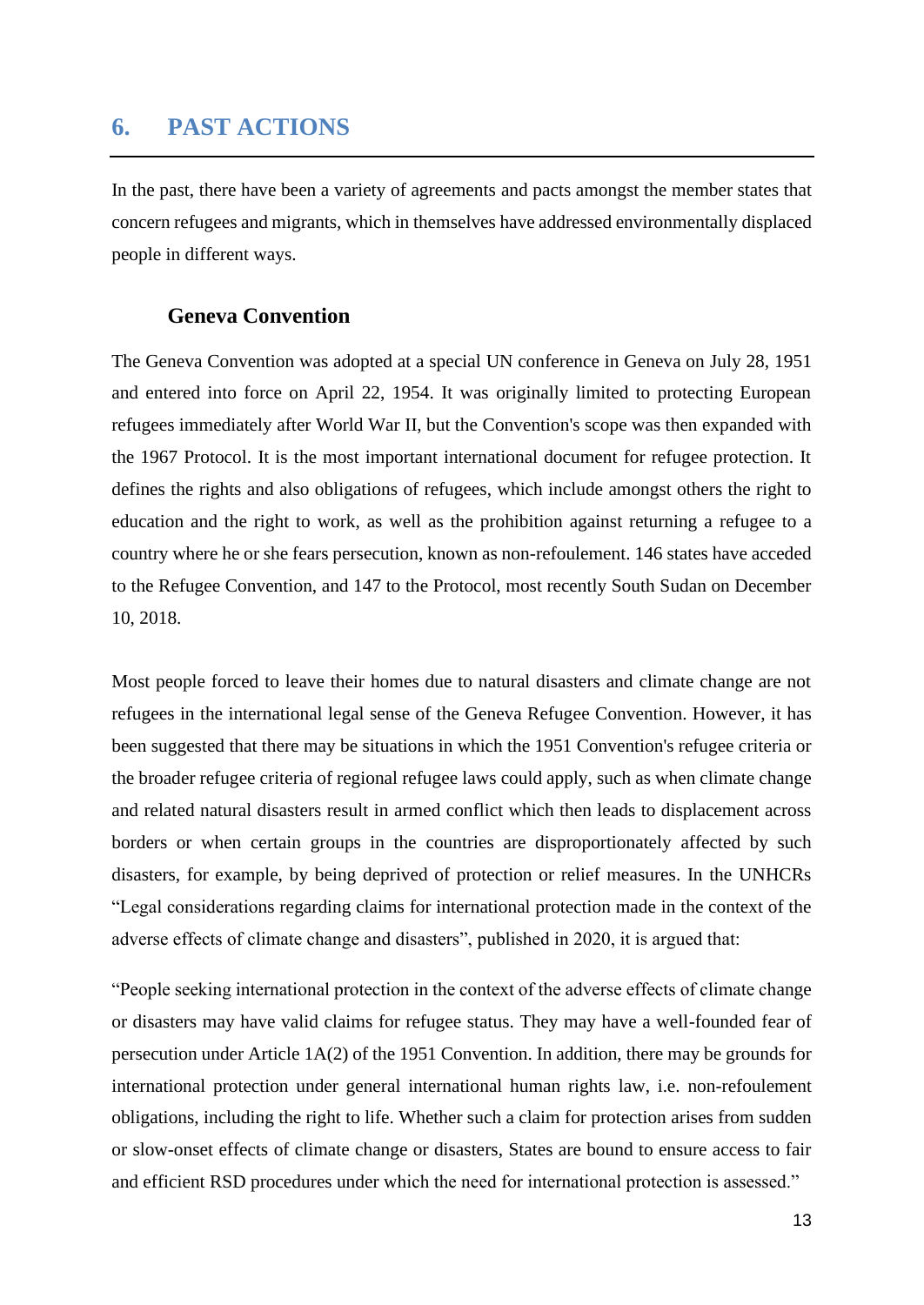An interesting example for the application on the term "refugee" for people who in foreseeable future could be forced to leave their home due to climate change is the case of Ioane Teitiota from Kiribati, a small island nation in the Pacific Ocean that is considered to be the first state to disappear due to rising sea levels. For this reason, Teitiota applied for refugee status in New Zealand, but this was rejected by a New Zealand court in 2015, on the grounds that there was no concrete evidence of life-threatening circumstances due to climate change and environmental degradation, and furthermore that Kiribati had taken sufficient protective measures. Subsequently Teitiota was repatriated to Kiribati in 2016. Teitiota then filed a complaint with the UN committee responsible for reviewing human rights violations, the Human Rights Council (HRC), on the basis of the "right to life" set out in the International Covenant on Civil and Political Rights. Although the committee did not find the New Zealand government's decision to deport Mr. Teitiota illegal, it recognized in principle that climate impacts can lead to displacement and further elaborated that national courts should take this into account  $30$ 

#### **New York Declaration for Refugees and Migrants**

<span id="page-13-0"></span>The 2016 so-called "New York Declaration for Refugees and Migrants" is a Resolution of the General Assembly that addresses how the international community should best deal with the growing global phenomenon of large refugee and migration flows and was adopted unanimously.<sup>31</sup>

### **Global Compact for Safe, Orderly and Regular Migration (GCM)**

<span id="page-13-1"></span>The establishment of the GCM was laid out in Annex II of the New York Declaration of the New York Declaration for Refugees and Migrants. Global Compact for Safe, Orderly and Regular Migration (GCM) is an international agreement developed under the leadership of the United Nations General Assembly, which formally endorsed it in 2019. It is intended to cover the shares of global migration not already covered by the Global Compact on Refugees. It is the first intergovernmental agreement negotiated under the auspices of the United Nations that holistically and comprehensively regulates all dimensions of international migration. It contains a short subsection dedicated to "Natural disasters, the adverse effects of climate

<sup>&</sup>lt;sup>30</sup> Ioane Teitiota v. New Zealand (advance unedited version), CCPR/C/127/D/2728/2016, UN Human Rights Committee (HRC), 7 January 2020, available at: https://www.refworld.org/cases,HRC,5e26f7134.html

<sup>31</sup>https://www.un.org/en/development/desa/population/migration/generalassembly/docs/globalcompact/A\_RES\_ 71\_1.pdf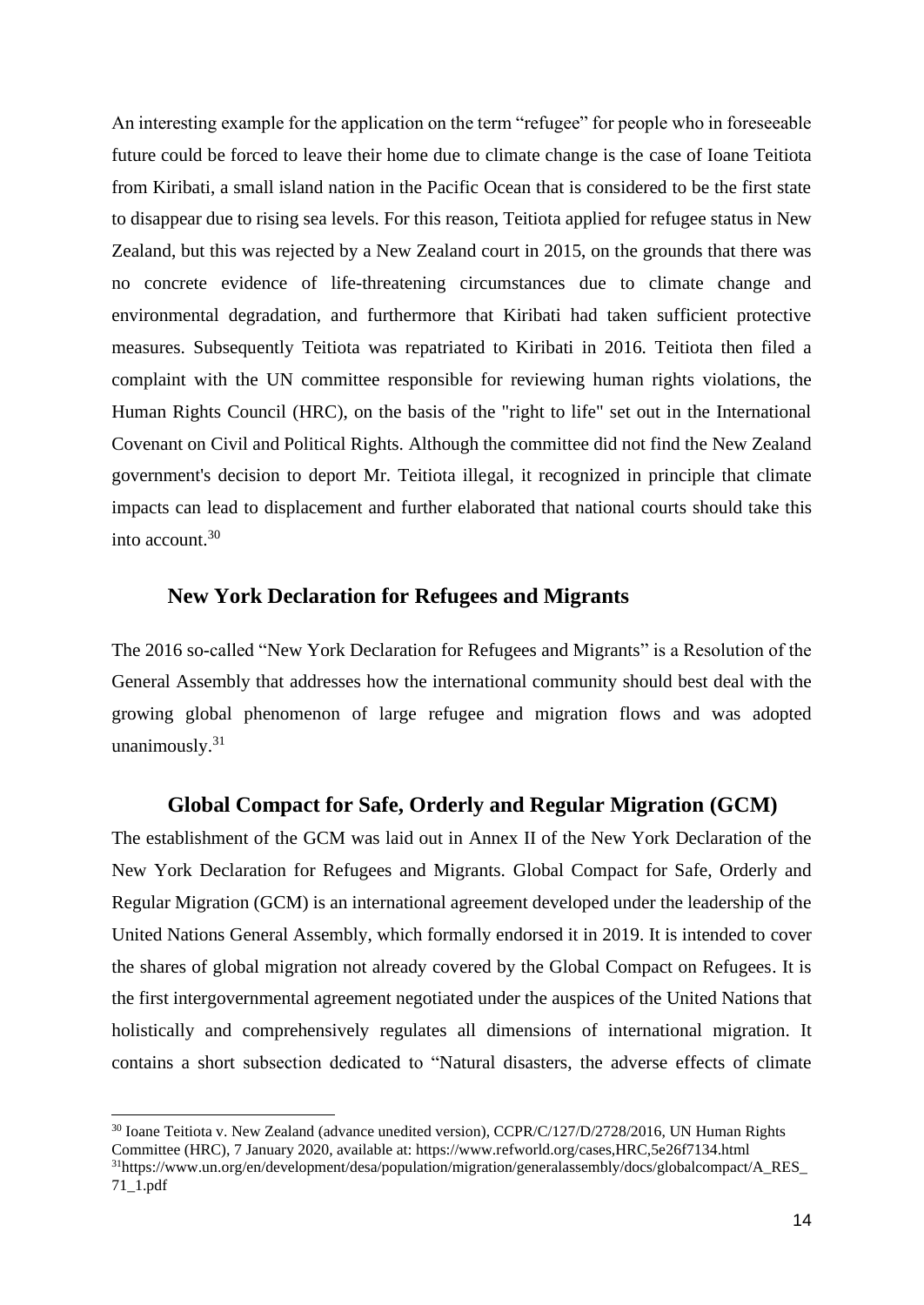<span id="page-14-0"></span>change, and environmental degradation" and addresses resilience strategies and human rights amongst others but does not elaborate on specific definitions. The agreement is non-binding.<sup>32</sup>

## **Global Compact on Refugees**

Annex I of the of the New York Declaration of the New York Declaration for Refugees and Migrants laid out the establishment of a Global Compact on Refuges, which was affirmed by the GA in 2018. Its four main objectives are to *"*ease the pressures on host countries; Enhance reliance; Expand access to third-country solutions; Support conditions in countries of origin for return in safety and dignity*.*" <sup>33</sup> The Global Compact specifically states that "While not in themselves causes of refugee movements, climate, environmental degradation and natural disasters increasingly interact with the drivers of refugee movements."<sup>34</sup>

#### **Nansen Initiative**

<span id="page-14-1"></span>Since 2012, UNHCR has supported the Nansen Initiative, launched by Norway and Switzerland that year, which aims to develop solutions for situations in which people are forced to leave their home regions by natural disasters. In 2015 the Nansen Initiative adopted the Agenda for the Protection of Cross-Border Displaced Persons in the Context of Disasters and Climate Change seeks to help states improve their emergency preparedness and response in addressing transboundary disaster displacement. It also initiated a Platform on Disaster Displacement to support states in implementing its recommendations.<sup>35</sup> It does not call for a new legally binding convention concerning environmentally displaced persons at this time. The Nansen Initiative wants to ensure that protection programs are set up for people who have had to flee because of a natural disaster. The Nansen Initiative doesn't refer to refugees, but rather to displacement, which describes forced movements of people, while the term migration is used for voluntary movements. It further specifically states that the Concept of "Climate Refugee" does not exists in international law and is not endorsed by the Nansen initiative.<sup>36</sup>

<sup>&</sup>lt;sup>32</sup> https://disasterdisplacement.org/wp-content/uploads/2018/07/draft\_final\_gcm.pdf

<sup>33</sup> https://www.unhcr.org/the-global-compact-on-refugees.html

<sup>34</sup> https://www.unhcr.org/5c658aed4.pdf

<sup>35</sup> https://www.preventionweb.net/publication/agenda-protection-cross-border-displaced-persons-context-

disasters-and-climate-change

<sup>36</sup> https://www.unhcr.org/5448c7939.pdf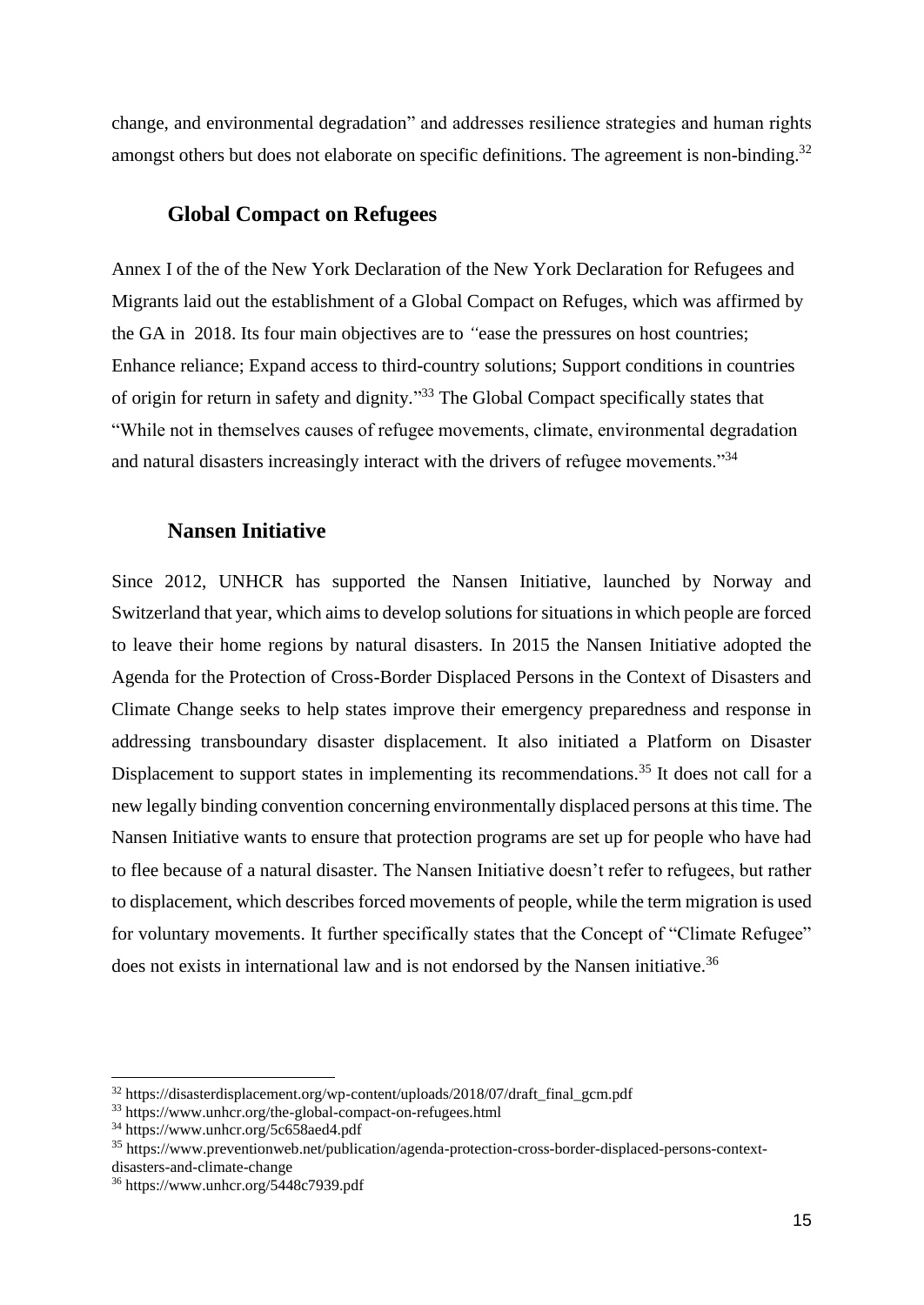## **7. POSSIBLE SOLUTIONS**

In the past, the international community has provided a general course in which the issue of environmentally displaced people could be developed. However, sustainable long-term solutions are still lacking. The UNHCR could suggest amending existing pacts or conventions to include environmentally displaced people or suggest initiating a new pact that specifically addresses climate-related movements. This can also include a distinct definition for environmentally displaced people, that could either be closer to migration or to refugee, or existing definitions could be suggested to be amended. Additionally, suggestions for a legal framework could include specific protection and preparation mechanisms that specifically address situations where large migration flows are imminent due to climatic conditions in a particular region, based on models developed by climatologists, and what rights the people in this area should have. Furthermore, it should be addressed when exactly these protective mechanisms take effect in connection with how imminent the climate-based danger is. In addition, some of the island states, among others, face a major threat to their existence. How could a state without a legal territory be dealt with and what should be the status of its former inhabitants, taking into account the fact that a return is impossible, and how the non-refoulment principle could be applied?<sup>37</sup> The UNHCR assists in the resettlement of permanently displaced persons outside their home country, however, of the approximately 20.7 million refugees under UNHCR protection, only less than 1% are admitted to the resettlement program.<sup>38</sup> This is partly because few Member States accept resettlement, and the procedure can be very complicated and lengthy.<sup>39</sup> Resettlement provides displaced people with, among other things, a permanent right of residence, legal and physical protection, and integration into society.

As some argue that the expansion of UNHCR's powers and responsibilities to include internally displaced persons and victims of natural disasters would weaken the organization's core protection mandate and exceed its limited resources for refugee protection and assistance.<sup>40</sup> The delegates could address to what extent this concern is valid, and how it could be circumvented.

 $37$  M. J. Fernández (2015) "Refugees, climate change and international law", FMR 49

<sup>38</sup> https://www.unhcr.org/resettlement.html

 $39$  J. Prantl (2021), "The UNHCR in 2021: Refugee Resettlement as a Challenge of Underfunding, Power Imbalance and Impartiality" available at: https://voelkerrechtsblog.org/de/the-unhcr-in-2021-refugeeresettlement-as-a-challenge-of-underfunding-power-imbalance-and-impartiality/

<sup>&</sup>lt;sup>40</sup> N. Hall (2013),, Moving Beyond its Mandate? UNHCR and Climate Change Displacement", Refugees, Migration and Climate Change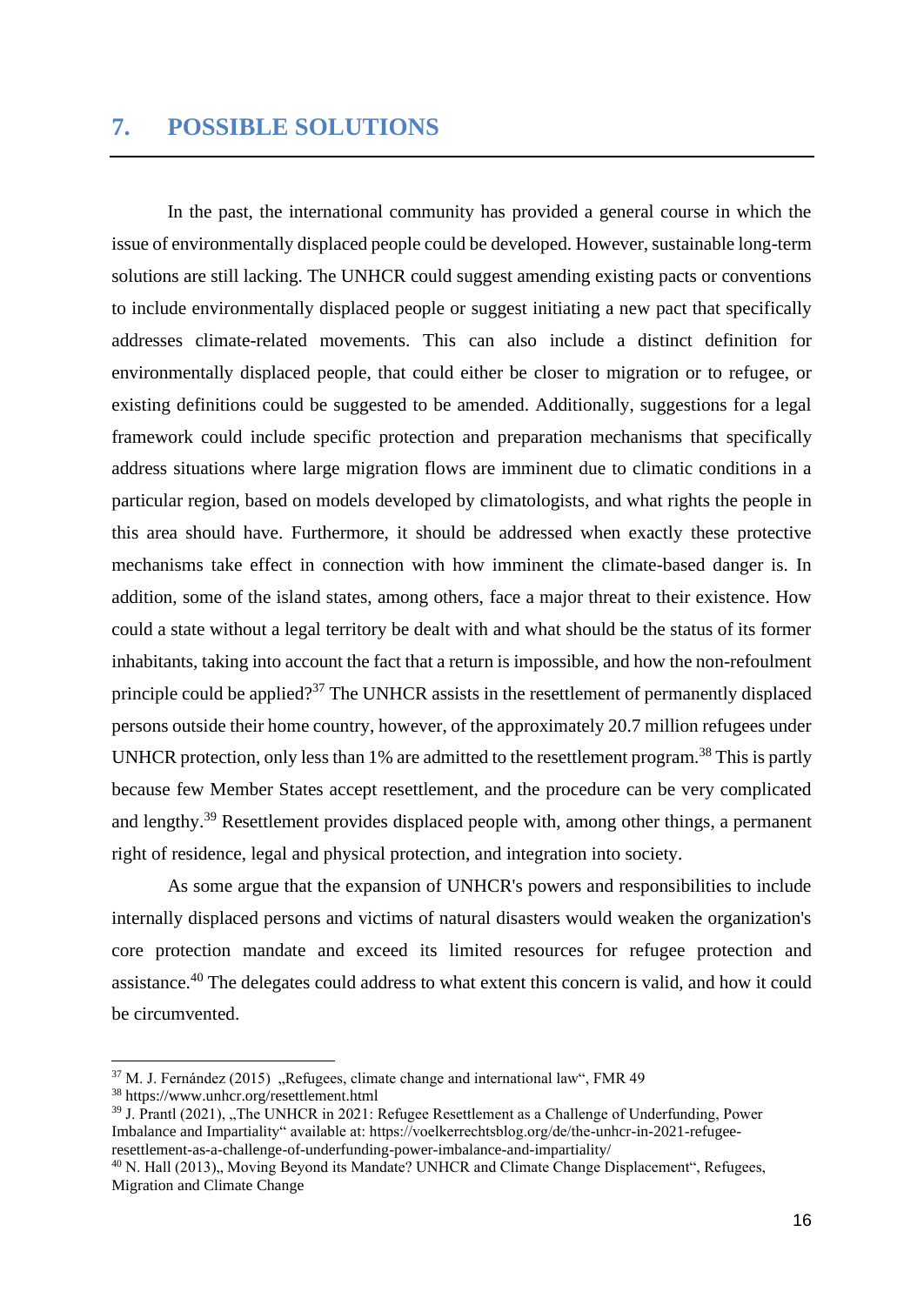## **8. QARMAs (Questions A Resolution Must Answer):**

- Should the procedure and integration of Environmentally displaced persons differ from refugees?
- What should be the Focus of addressing environmentally displaced persons?
- Should Environmentally displaced persons be included under the term "refugee"?
- How to environmentally displaced persons differ from migrants?
- To what extend should the international protection laws and services of refugees be applicable to environmentally displaced persons?
- Should "non-refoulment" apply to people who are not yet environmentally displaced, but whose displacement may be considered a foreseeable future?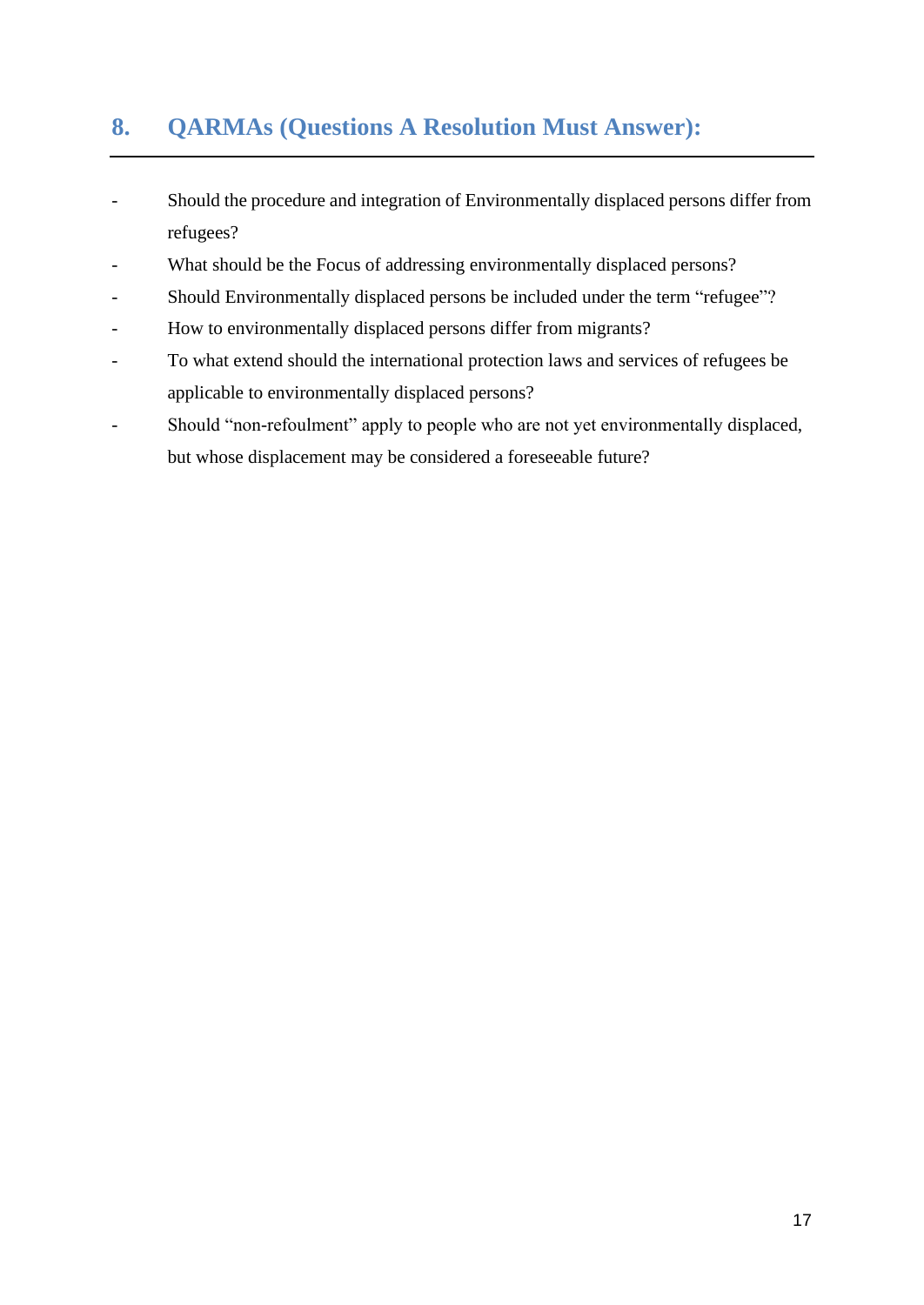## <span id="page-17-0"></span>**9. BIBLIOGRAPHY**

B. Docherty and T. Giannini, Confronting A Rising Tide: A Proposal For A Convention On Climate Change Refugees, avaiable at: [https://disasterdisplacement.org/portfolio](https://disasterdisplacement.org/portfolio-item/confronting-a-rising-tide-a-proposal-for-a-convention-on-climate-change-refugees#:%7E:text=RISING%20TIDE%3A%20A…-,CONFRONTING%20A%20RISING%20TIDE%3A%20A%20PROPOSAL%20FOR,CONVENTION%20ON%20CLIMATE%20CHANGE%20REFUGEES&text=This%20Article%20proposes%20a%20new,to%20relocate%20across%20national%20borders)[item/confronting-a-rising-tide-a-proposal-for-a-convention-on-climate-change](https://disasterdisplacement.org/portfolio-item/confronting-a-rising-tide-a-proposal-for-a-convention-on-climate-change-refugees#:%7E:text=RISING%20TIDE%3A%20A…-,CONFRONTING%20A%20RISING%20TIDE%3A%20A%20PROPOSAL%20FOR,CONVENTION%20ON%20CLIMATE%20CHANGE%20REFUGEES&text=This%20Article%20proposes%20a%20new,to%20relocate%20across%20national%20borders)[refugees#:%7E:text=RISING%20TIDE%3A%20A…-](https://disasterdisplacement.org/portfolio-item/confronting-a-rising-tide-a-proposal-for-a-convention-on-climate-change-refugees#:%7E:text=RISING%20TIDE%3A%20A…-,CONFRONTING%20A%20RISING%20TIDE%3A%20A%20PROPOSAL%20FOR,CONVENTION%20ON%20CLIMATE%20CHANGE%20REFUGEES&text=This%20Article%20proposes%20a%20new,to%20relocate%20across%20national%20borders) [,CONFRONTING%20A%20RISING%20TIDE%3A%20A%20PROPOSAL%20FOR,CON](https://disasterdisplacement.org/portfolio-item/confronting-a-rising-tide-a-proposal-for-a-convention-on-climate-change-refugees#:%7E:text=RISING%20TIDE%3A%20A…-,CONFRONTING%20A%20RISING%20TIDE%3A%20A%20PROPOSAL%20FOR,CONVENTION%20ON%20CLIMATE%20CHANGE%20REFUGEES&text=This%20Article%20proposes%20a%20new,to%20relocate%20across%20national%20borders) [VENTION%20ON%20CLIMATE%20CHANGE%20REFUGEES&text=This%20Article%2](https://disasterdisplacement.org/portfolio-item/confronting-a-rising-tide-a-proposal-for-a-convention-on-climate-change-refugees#:%7E:text=RISING%20TIDE%3A%20A…-,CONFRONTING%20A%20RISING%20TIDE%3A%20A%20PROPOSAL%20FOR,CONVENTION%20ON%20CLIMATE%20CHANGE%20REFUGEES&text=This%20Article%20proposes%20a%20new,to%20relocate%20across%20national%20borders) [0proposes%20a%20new,to%20relocate%20across%20national%20borders](https://disasterdisplacement.org/portfolio-item/confronting-a-rising-tide-a-proposal-for-a-convention-on-climate-change-refugees#:%7E:text=RISING%20TIDE%3A%20A…-,CONFRONTING%20A%20RISING%20TIDE%3A%20A%20PROPOSAL%20FOR,CONVENTION%20ON%20CLIMATE%20CHANGE%20REFUGEES&text=This%20Article%20proposes%20a%20new,to%20relocate%20across%20national%20borders)

European Parliament (2012) Research Service Briefing: The concept of climate Refugee, towards a possible definition, available at: [https://www.europarl.europa.eu/RegData/etudes/BRIE/2018/621893/EPRS\\_BRI\(2018\)62189](https://www.europarl.europa.eu/RegData/etudes/BRIE/2018/621893/EPRS_BRI(2018)621893_EN.pdf) [3\\_EN.pdf](https://www.europarl.europa.eu/RegData/etudes/BRIE/2018/621893/EPRS_BRI(2018)621893_EN.pdf)

GA (2016) New York Declaration for Refugees and Migrants, available at: [https://www.un.org/en/development/desa/population/migration/generalassembly/docs/globalc](https://www.un.org/en/development/desa/population/migration/generalassembly/docs/globalcompact/A_RES_71_1.pdf) [ompact/A\\_RES\\_71\\_1.pdf](https://www.un.org/en/development/desa/population/migration/generalassembly/docs/globalcompact/A_RES_71_1.pdf)

Ioane Teitiota v. New Zealand (advance unedited version), CCPR/C/127/D/2728/2016, UN Human Rights Committee (HRC), 7 January 2020, available at: <https://www.refworld.org/cases,HRC,5e26f7134.html>

IOM (2019) "Global Compact For Safe, Orderly And Regular Migration" (A/RES/73/195) Available at: [https://www.iom.int/resources/global-compact-safe-orderly](https://www.iom.int/resources/global-compact-safe-orderly-and-regular-migration/res/73/195)[and-regular-migration/res/73/195](https://www.iom.int/resources/global-compact-safe-orderly-and-regular-migration/res/73/195)

J. Prantl (2021), "The UNHCR in 2021: Refugee Resettlement as a Challenge of Underfunding, Power Imbalance and Impartiality available at: [https://voelkerrechtsblog.org/de/the-unhcr-in-2021-refugee-resettlement-as-a-challenge-of](https://voelkerrechtsblog.org/de/the-unhcr-in-2021-refugee-resettlement-as-a-challenge-of-underfunding-power-imbalance-and-impartiality/)[underfunding-power-imbalance-and-impartiality/](https://voelkerrechtsblog.org/de/the-unhcr-in-2021-refugee-resettlement-as-a-challenge-of-underfunding-power-imbalance-and-impartiality/)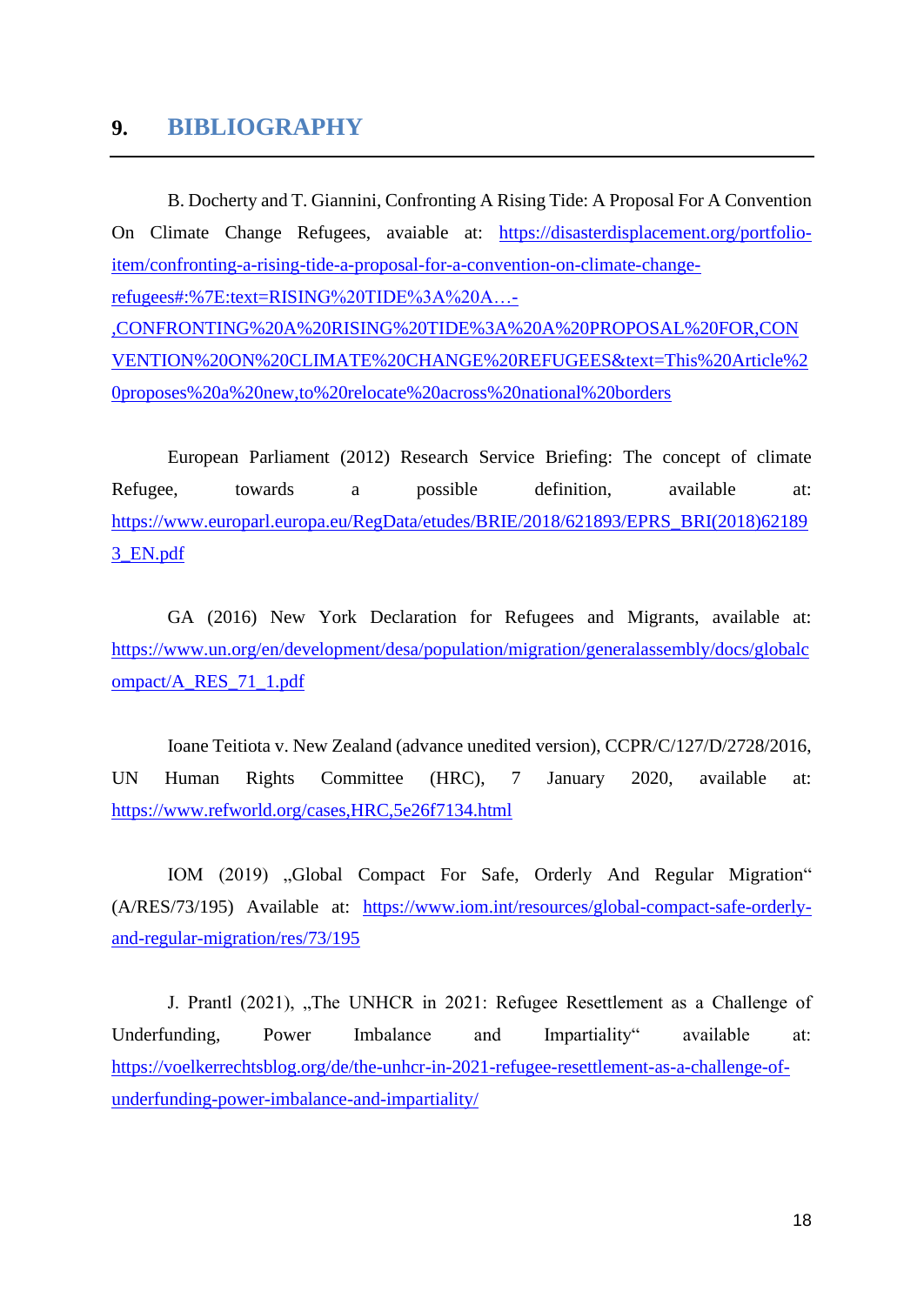N. Hall (2013),, Moving Beyond its Mandate? UNHCR and Climate Change Displacement", Refugees, Migration and Climate Change

M. J. Fernández (2015), Refugees, climate change and international law", FMR 49, available at: [https://www.fmreview.org/sites/fmr/files/FMRdownloads/en/climatechange](https://www.fmreview.org/sites/fmr/files/FMRdownloads/en/climatechange-disasters/fernandez.pdf)[disasters/fernandez.pdf](https://www.fmreview.org/sites/fmr/files/FMRdownloads/en/climatechange-disasters/fernandez.pdf)

OECD (2019) International Migration and Displacement Trends and Policies Report to the G20, available at: [https://www.oecd.org/migration/mig/G20-migration-and](https://www.oecd.org/migration/mig/G20-migration-and-displacement-trends-and-policies-report-2019.pdf)[displacement-trends-and-policies-report-2019.pdf](https://www.oecd.org/migration/mig/G20-migration-and-displacement-trends-and-policies-report-2019.pdf)

The Nansen Initiative (2015) Agenda For The Protection Of Cross-Border Displaced Persons In The Context Of Disasters And Climate Change - Volume 1, available at: https://www.preventionweb.net/publication/agenda-protection-cross-border-displacedpersons-context-disasters-and-climate-change

UNHCR 1979 "Handbook on Procedures and Criteria for Determining Refugee Status under the 1951 Convention and the 1967 Protocol relating to the Status of Refugees" HCR/IP/4/Eng/REV.1 Reedited, Geneva, available at[:https://www.unhcr.org/4d93528a9.pdf](https://www.unhcr.org/4d93528a9.pdf)

Weerasinghe (2018=, UNHCR In Harms Way, available at: https://www.unhcr.org/5c1ba88d4.pdf

World Economics Forum (2022) The Global Risks Report 2022, available at: [https://www3.weforum.org/docs/WEF\\_The\\_Global\\_Risks\\_Report\\_2022.pdf](https://www3.weforum.org/docs/WEF_The_Global_Risks_Report_2022.pdf)